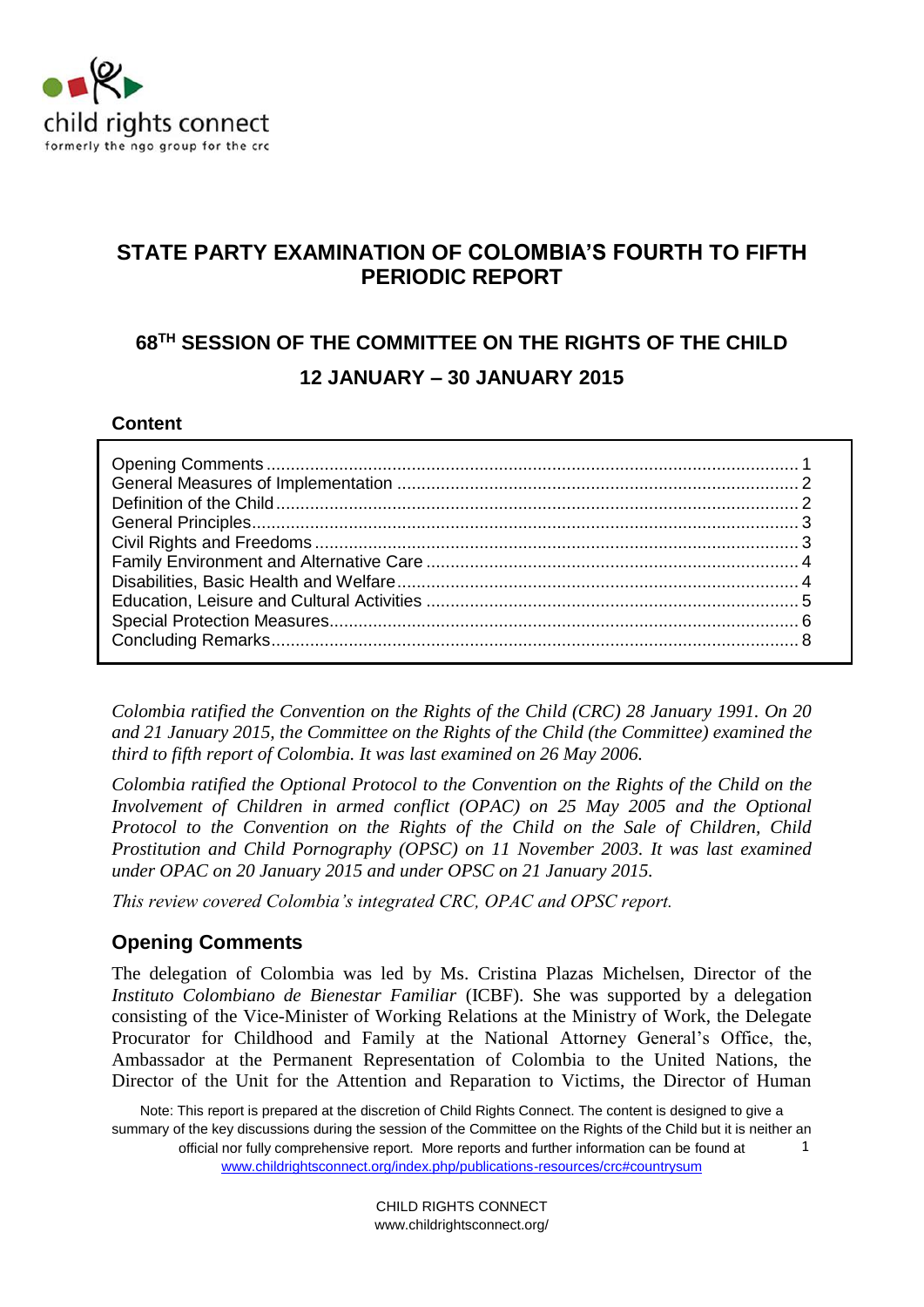Rights and DIH at the Ministry for Foreign Relations, the National Director of Victims and Users at the Office of the Attorney General, and of the Director of Childhood and Adolescence at the ICBF.

Ms. Michelsen stated that the State party had been making significant steps towards peace and affirmed that reconciliation would be the outcome of the instilment of a human rights culture in the State.

Ms. Michelsen added that, in 2006, the government had adopted a Code for children's rights to domesticate international law instruments in the State. She pointed out that the government was working on many issues, including poverty, health and children victims of the ongoing armed conflict.

Mr. Gehad Madi, Ms. Maria Herczog, Mr. Wanderlino Noguiera Neto and Ms. Kirsten Sandberg, the members of the task force for Colombia, welcomed the delegation and the progress made by State party.

## <span id="page-1-0"></span>**General Measures of Implementation**

## *Legislation*

The Committee welcomed the adoption of the Code of Childhood and Adolescence in 2006 but enquired about the effectiveness of its implementation. The delegation said that law number 1098 of 2006, establishing the Code of Childhood and Adolescence, ensured the correct transposition of the CRC into the domestic legal system.

## *Coordination and monitoring*

The Committee welcomed the introduction of the new ICBF structure but raised concerns about the lack of capacity of its regional branches, particularly in the region of Antioquia. The delegation answered that the ICBF was able to monitor the actions of the local authorities related to children's rights of 96.4 per cent of the local authorities in the State and that plans to cover 100 per cent of the State's territory started to be carried out in 2015. It also stated that the ICBF had a strong institutional presence in the State's territories and that the government had implemented development plans for territorial management, social mobilisation and child participation in 5 regions.

It further added that local authorities collected information on the situation of children's rights in their district and that the government developed its strategies around this data.

## *Dissemination and training*

The Committee noted that dissemination of knowledge on children's rights was limited in the State party and asked about plans to increase awareness. It asked whether social workers and people working in the justice system received appropriate training on children's rights. The Committee further enquired about the inclusion of human rights in schools' curricula. The delegation replied that 8000 teachers had been trained on human rights and that the government had started to develop a national human rights education plan in 2014. It added that local authorities received training on the Code of Childhood and Adolescence.

## *Budget*

The Committee noted that the budget allocated to early childhood had increased between 2003 and 2010; however, it expressed concerns about its decrease to the same level of 2003 in recent years. The delegation affirmed that the budget for early childhood had doubled over the last past 5 years.

## <span id="page-1-1"></span>**Definition of the Child**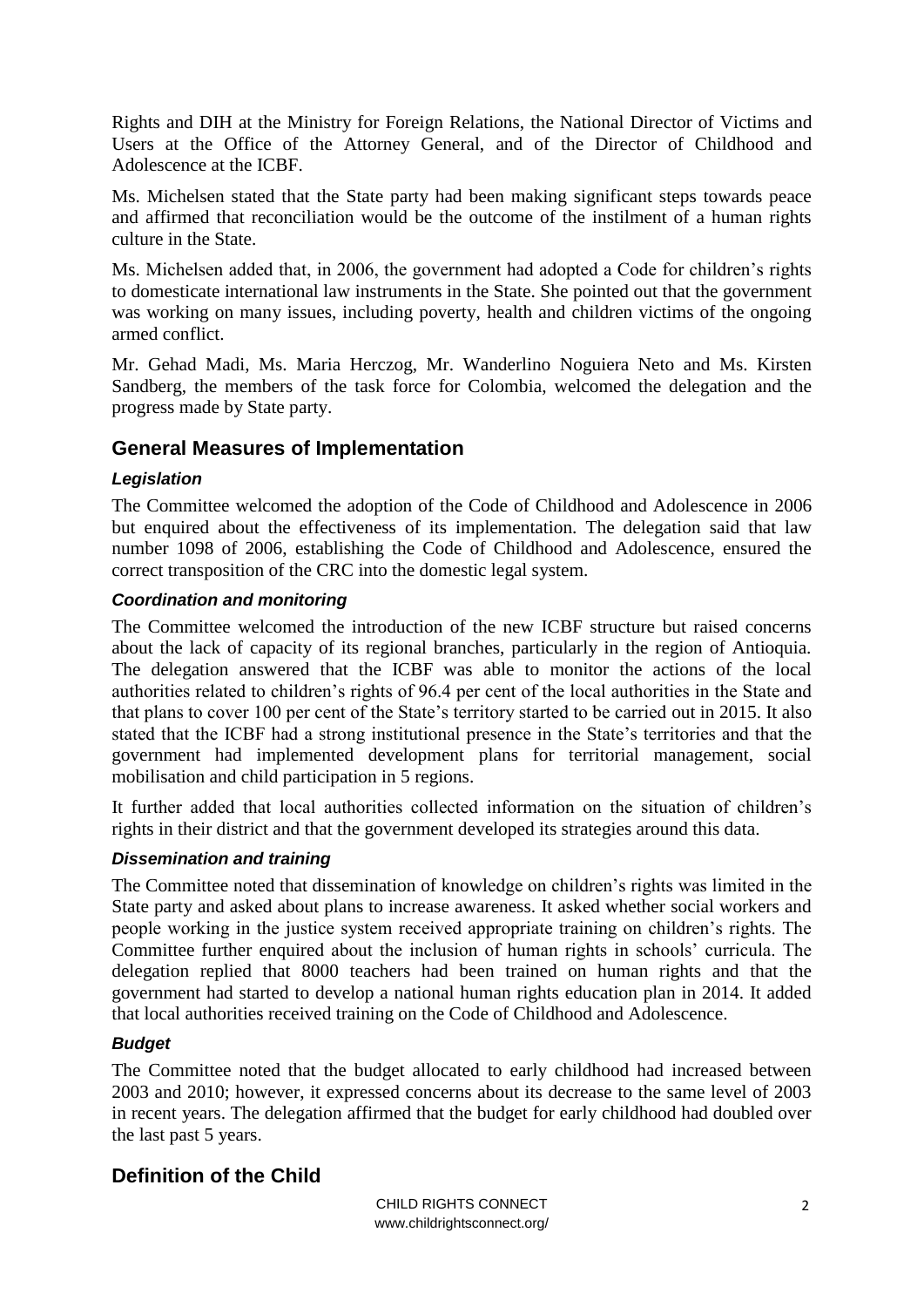The Committee asked about plans to move the minimum age of marriage from 14 to 18 in the State party. The delegation did not answer to this question.

## <span id="page-2-0"></span>**General Principles**

## *Non – discrimination*

The Committee raised concerns about the existing discrimination against indigenous and Afro descendant children in the State, and asked about plans to make this issue a priority. The Committee further asked whether bilingual education was available for children of indigenous communities. The delegation answered that, in 2011, the government had started to guarantee protection to the most vulnerable groups and had strengthened this protection by adopting, in 2014, law number 1953 to provide indigenous communities with more autonomy in the fields of health and education. Additionally, resources had been allocated to protect indigenous languages and to teach these languages in schools.

The Committee was concerned about the practice of expelling girls from schools because of pregnancy. The delegation stated that no girls could be expelled from school if pregnant, and that pregnant girls could enjoy of time flexibility to be able to attend medical appointments.

The Committee enquired about discrimination against children with disabilities, HIV affected children and LGBTI children. The delegation did not address these questions.

## *Best interests of the child*

The Committee acknowledged that children's rights were given primacy over other rights in the 1991 Constitution of the State party and asked whether there were difficulties in implementing this principle. It also enquired about the training provided to personnel dealing with child rights related issues. The delegation said that the best interest principle had been incorporated into the State's legislation and that police forces received appropriate training on it.

## *The right to life, survival and development*

The Committee raised concerns about children growing up in the general situation of violence in the State party. It also noted that the improvement of the economic performance of the State had not brought equitable distribution of resources amongst the population. The delegation said that the government acknowledged the need for further efforts in this sense.

## *Respect for the views of the child*

The Committee asked if children's opinions were taken into account by local authorities. The Committee also enquired about the inclusion of children's voices in the peace process. The delegation answered that children could be heard nationwide through their participation in meetings and workshops. It also stated that 3 children had taken part in the Havana peace talks, where they could make their own recommendations.

## <span id="page-2-1"></span>**Civil Rights and Freedoms**

## *Corporal punishment*

The Committee noted that corporal punishment was not prohibited in the legislation of the State and asked if the government had any plans to ban this practice. The delegation did not address this question.

## *Right to a nationality*

The Committee noted that the regions with the highest percentage of indigenous populations had the lowest rate of birth registration and asked whether indigenous children could enjoy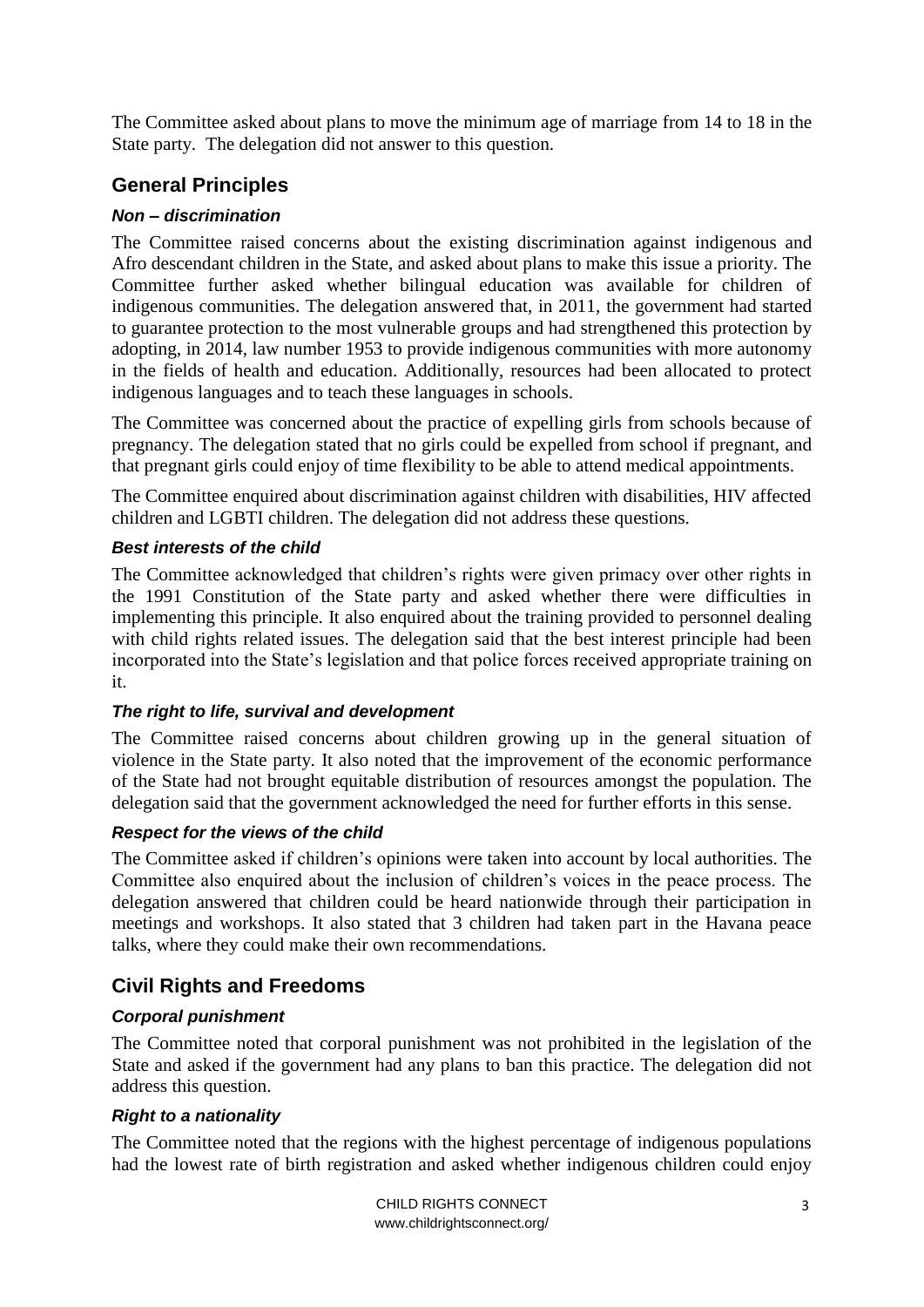their rights enshrined in Article 7 of the CRC. The delegation said that the Congress of the State had passed an order to address the needs of indigenous children.

## <span id="page-3-0"></span>**Family Environment and Alternative Care**

## *Family support*

The Committee expressed concerns about the number of children abandoned by their families and asked about efforts to prevent separation. The delegation said that trained staff helped families during family crisis as a form of prevention.

#### *Institutions and family-based care*

The Committee noted that there were more than 700 institutions in the State party and asked about their regulation. The delegation answered that the institutions non-compliant with government's guidelines on alternative care had been closed.

## *Adoption*

The Committee asked about the situation of international adoption in the State. The delegation replied that the State was complying with the Hague Convention on the Protection of Children and Co-operation in Respect of Inter-Country Adoption, thanks to appropriate processes to assure transparency, such as the on-going monitoring of the 8 institutions in charge of adoption. The Committee suggested that domestic adoption as a way to prevent institutionalisation of children.

## <span id="page-3-1"></span>**Disabilities, Basic Health and Welfare**

## *Health services*

The Committee raised concerns about the high rates of maternal and child mortality in the State, especially among indigenous and Afro-Colombian communities. The delegation explained that there was a gap between the policies and the implementation process but that preventive measures existed.

The Committee asked about plans for vaccination. The delegation answered that vaccination rates had increased but recognised that it was made difficult by the migration and the movement of people within the State.

#### *Children with disabilities*

The Committee noted that there was a lack of strategy on inclusive education and made reference to the issue of infrastructure accessibility. The delegation did not reply to this question.

#### *Adolescent Health*

The Committee expressed concerns about the high number of early pregnancies and asked about programmes and campaigns on reproductive health. The delegation answered that a programme on the use of contraceptives had been launched in 2012 and that 860 medical teen-friendly services had been established in 2014. It also stated that sexual intercourse under the age of 14 was considered as a crime.

The Committee asked about abortion measures. The delegation explained that abortion was prohibited in the Constitution of the State, except in cases of rape, malformation and danger to the life of the mother.

## *HIV/AIDS and Syphilis*

The Committee enquired about strategies to prevent the transmission of HIV/AIDS and Syphilis. The delegation replied that there were various plans in action, including a 4 pillar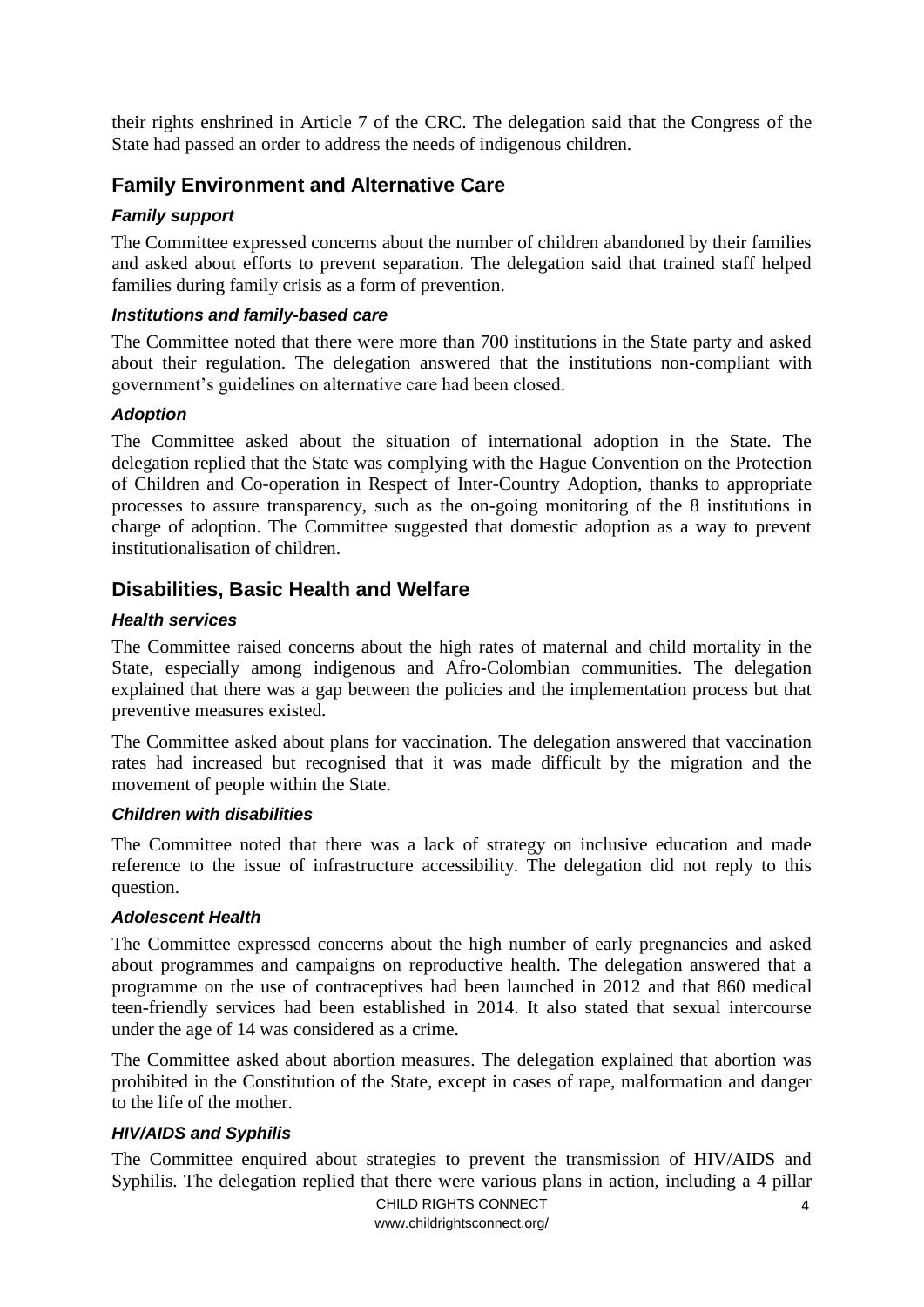strategy to eliminate mother-to-child transmission of HIV/AIDS. It also said that screening for syphilis for pregnant women was made available.

## *Breastfeeding*

The Committee expressed concerns about the declining of exclusive breastfeeding and asked about efforts to promote this practice. The delegation explained that breastfeeding was related to social conditions, like employment, and that measures to address this issue included a 1 week paternal allowance, a system of friendly-rooms available for breastfeeding in employment areas and the establishment of milk banks.

#### *Female Genital Mutilation*

The Committee expressed concerns about the persistence of the Female Genital Mutilation (FGM) and asked about plans to legally ban it. The delegation explained that there was just one community who practiced FGM and that the Ministry of Health, together with the Ombudsman of the State, had established a mechanism to sanction perpetrators. It also stated that there had been a reduction in the number of cases reported to hospitals.

#### *Drug and substance abuse*

The Committee asked for information on alcohol and drug abuse among adolescents. The delegation did not respond to this question.

#### *Suicide*

The Committee asked about school programmes and campaigns to prevent suicide among teenagers. The delegation did not answer to this question.

#### *Quality of water*

The Committee asked about plans to reduce pollution and to improve the quality of water. The delegation answered that more than 5000 projects on drinking water had been implemented in the State in the last 4 years.

## <span id="page-4-0"></span>**Education, Leisure and Cultural Activities**

## *Access to education*

The Committee asked if progress in access to education had been made and enquired about plans to make education free at all levels. The delegation said that 5 per cent of the national GDP was invested on education and that the government developed a 2014-2018 plan to make the State one of the most educated countries. It also affirmed that 8.9 million children were currently in the education system.

The Committee asked about access to education for indigenous children. The delegation affirmed that plans to extend the coverage of education to indigenous children had been made.

## *Quality of education*

The Committee asked what kind of support was provided to teachers, especially to those working in rural areas. It further enquired about plans to make a full school day programme implemented. The delegation stated that the teachers had been trained to improve teaching practices and that the government had increased the wages by 15 per cent for those teaching in rural areas. It also informed the Committee that the government had increased its investment in the school transport system and in the school feeding programme, with 30900 meals being provided in 2014. The delegation further stated that the government aimed at making the State free of illiteracy by 2018.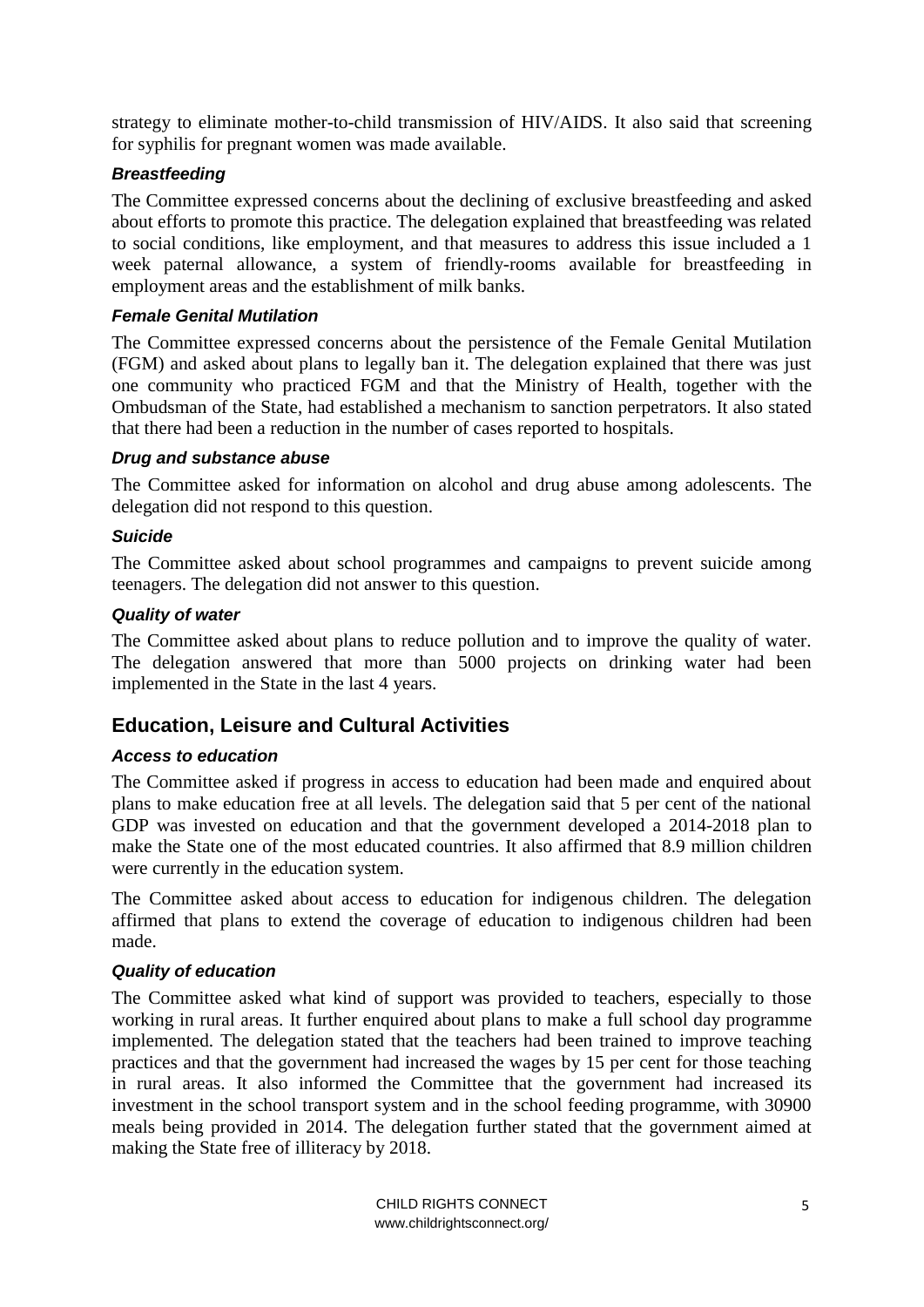The Committee asked questions about the quality of schools' infrastructures. The delegation recognised the need for further work on this issue and stated that the government was committed to invest more resources on infrastructures.

#### *Leisure and cultural activities*

The Committee asked about leisure activities for children in rural areas. The delegation did not answer to this question.

## <span id="page-5-0"></span>**Special Protection Measures**

#### *Juvenile justice*

The Committee asked about the government's intentions to lower the age of criminal responsibility. It asked for more information on the issues of deprivation of liberty, prevention of violence in detention facilities and the protection of child victims or witnesses during judicial proceedings. The delegation explained that children could be considered as criminally responsible between the age of 14 and 18. It also stated that deprivation of liberty was used as a last resort and that the government used a pedagogic model to ensure restorative justice.

#### *Violence against children*

The Committee expressed major concerns on the number of child victims of State violence. The delegation stated that only 1 per cent of murdered children was victim of violence perpetuated by State officials. However, these crimes were considered particularly serious. The Committee further enquired about the attacks on schools made by military actors in Antioquia. The delegation replied that 2 criminal proceedings had been made on these events and that the Ministry of Education had programmes to consolidate schools as protective environments. It made the example of the relocation of a police station in the Putumayo region because of its proximity to a school.

The Committee acknowledged that the 2012 law had increased sanctions and prosecutions related to domestic violence and asked about the impact of this law, especially on girls. The delegation stated that more than 1.2 million families had benefited from the government's training programme on domestic violence and that there were 31 care centres for victims of sexual violence and 32 centres for victims of family violence in the State. It also affirmed that legislation to prevent violence against women had been put in place.

The Committee emphasised that impunity was much greater for crimes committed against children than for those committed against adults. The delegation affirmed that impunity was considered as another form of violence and that the ICBF had started to deal with this challenge and that work was done in relation to access to justice, prioritisation of issues and prevention of crimes.

The Committee also raised concerns about the participation of children in bull-fighting activities. It asked if plans to set a minimum age for their involvement in these events had been made. The delegation did not respond to this question.

#### *Child labour*

The Committee welcomed the State's 2008-2015 national strategy for the prevention of child labour but pointed out that 1.7 million of children between 5 and 17 years old worked in productive activities in 2011. It further raised concerns about children working in activities related to illegal crops and asked about the training provided to labour inspectors and about the number of cases brought before courts. The delegation did not answer to this question.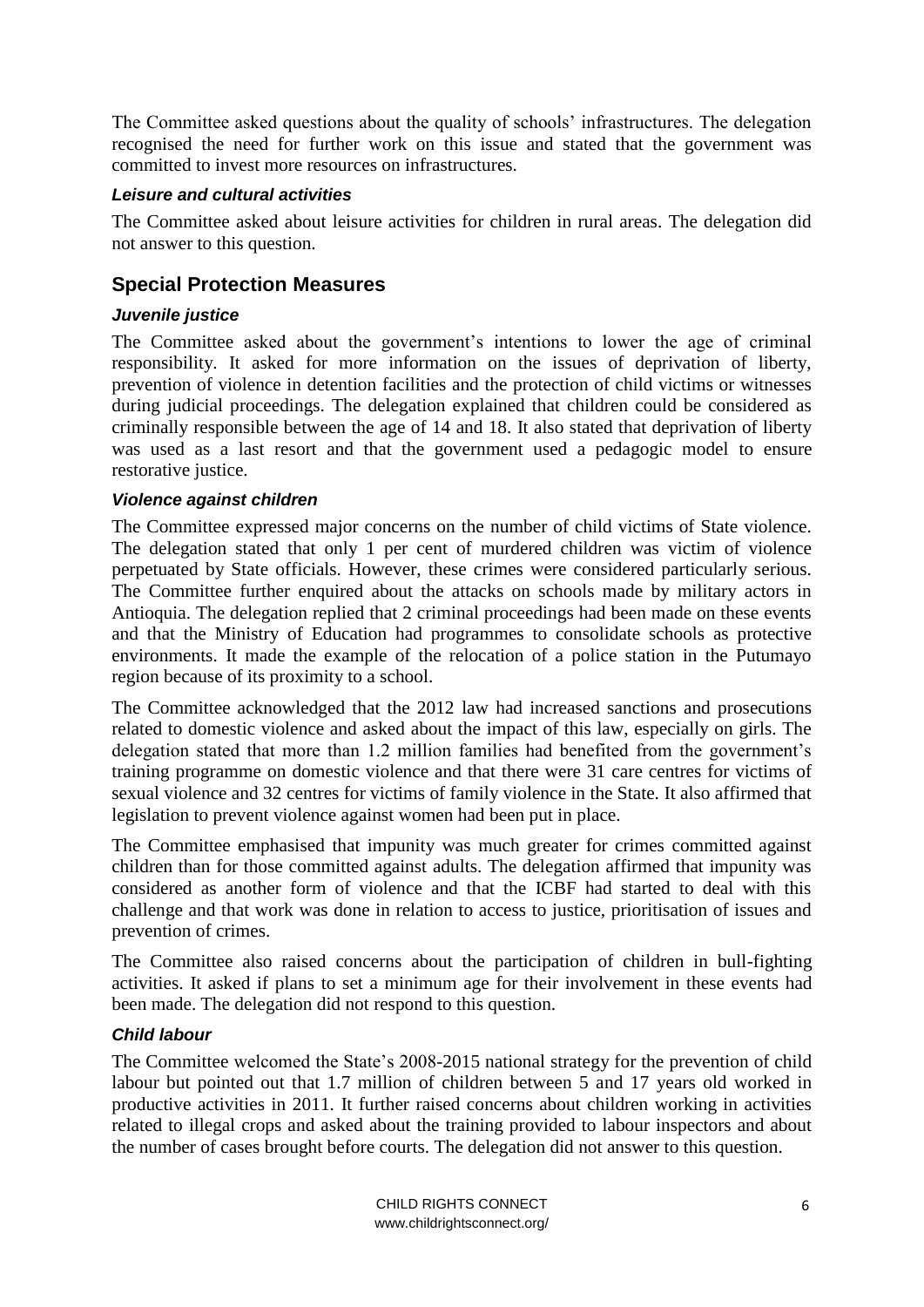The Committee asked about regulations of mining companies' activities and their impact on the rights of the child. The delegation said that the government monitored and regulated the activities of mining companies with regard to the environment and to the families of the employees. It added that the Ministry of Labour intervened to ensure stability to these families.

## *Sexual abuse*

The Committee noted that sexual violence had become a weapon of war among armed groups and asked for information and measures taken on this issue. The delegation answered that 7333 boys and girls had been counted as victims of sexual abuse who received psycho-social services. It also said that the Ministry of Justice worked to ensure reporting and prosecution.

#### *Children living on the street*

The Committee welcomed the efforts made by the government on the question of street children but noted that they were limited to the main cities of the State party. The delegation did not reply to this question.

## *Child Trafficking*

The Committee highlighted that the State party was one of the countries with the highest number of children trafficked both nationally and internationally. It asked about measures taken to rehabilitate and reintegrate children victims of trafficking. The delegation did not address this question.

#### *Torture*

The Committee asked whether there were cases of torture against children by State agents or non-state armed groups. The delegation answered that 2 cases of torture had been reported prior to 2013 and that the Attorney General Office had begun to investigate into those cases.

#### *Internal Displaced Children*

The Committee noted that over 5 million people were internally displaced in the State and that half of these people were children. It asked about the government's efforts to address the root causes of forced displacement. The delegation stated that, in 2007, the ICBF had initiated a programme to help demobilised children, which followed the guidelines provided by UNICEF and other international bodies. It also said that the government was able to provide different care to each case and that 47 per cent of displaced children were reunified with their families. Child victims of forced displacement were helped psychologically through art and reading programmes. The delegation explained that one of the root causes of forced displacement was the threat of recruitment and that the government had established 'peace schools' in the regions formerly affected by forced child recruitment, such as in the municipality of Monterrey.

## *OPAC*

The Committee noticed that 46 per cent of children's deaths were due to violence between armed groups and asked about strategies to stop violence. The delegation responded that, in 2012, the government had recognised the existence of an armed conflict in the State and that 31 per cent of its victims were children. The government was committed to provide reparation and care to all the victims under the principles of international humanitarian law.

The Committee emphasised the importance of having a specific approach for each category of child victim. The delegation stated that there was a system of different care for each case and added that there were 2 million children who were victims of the armed conflict.